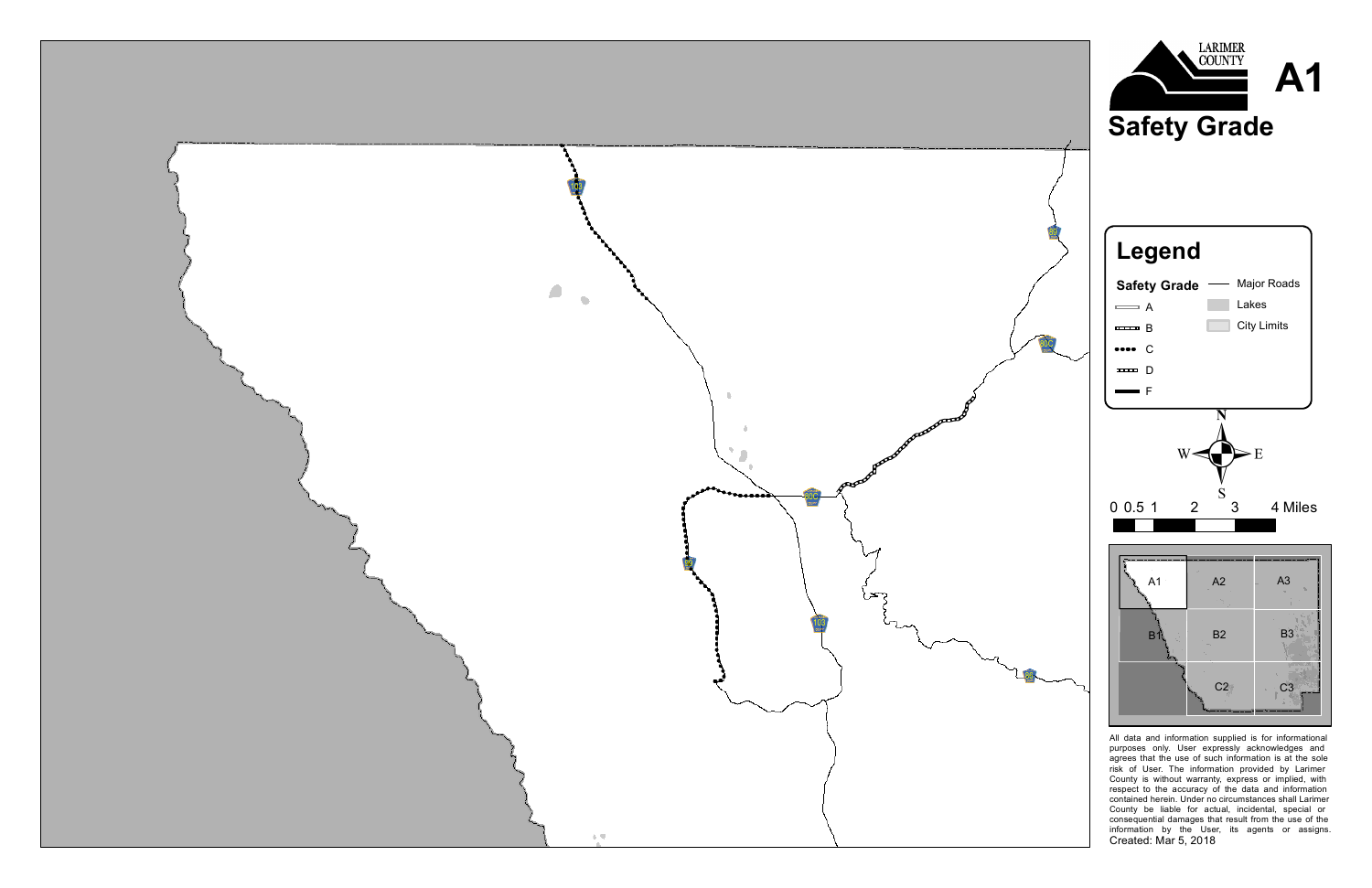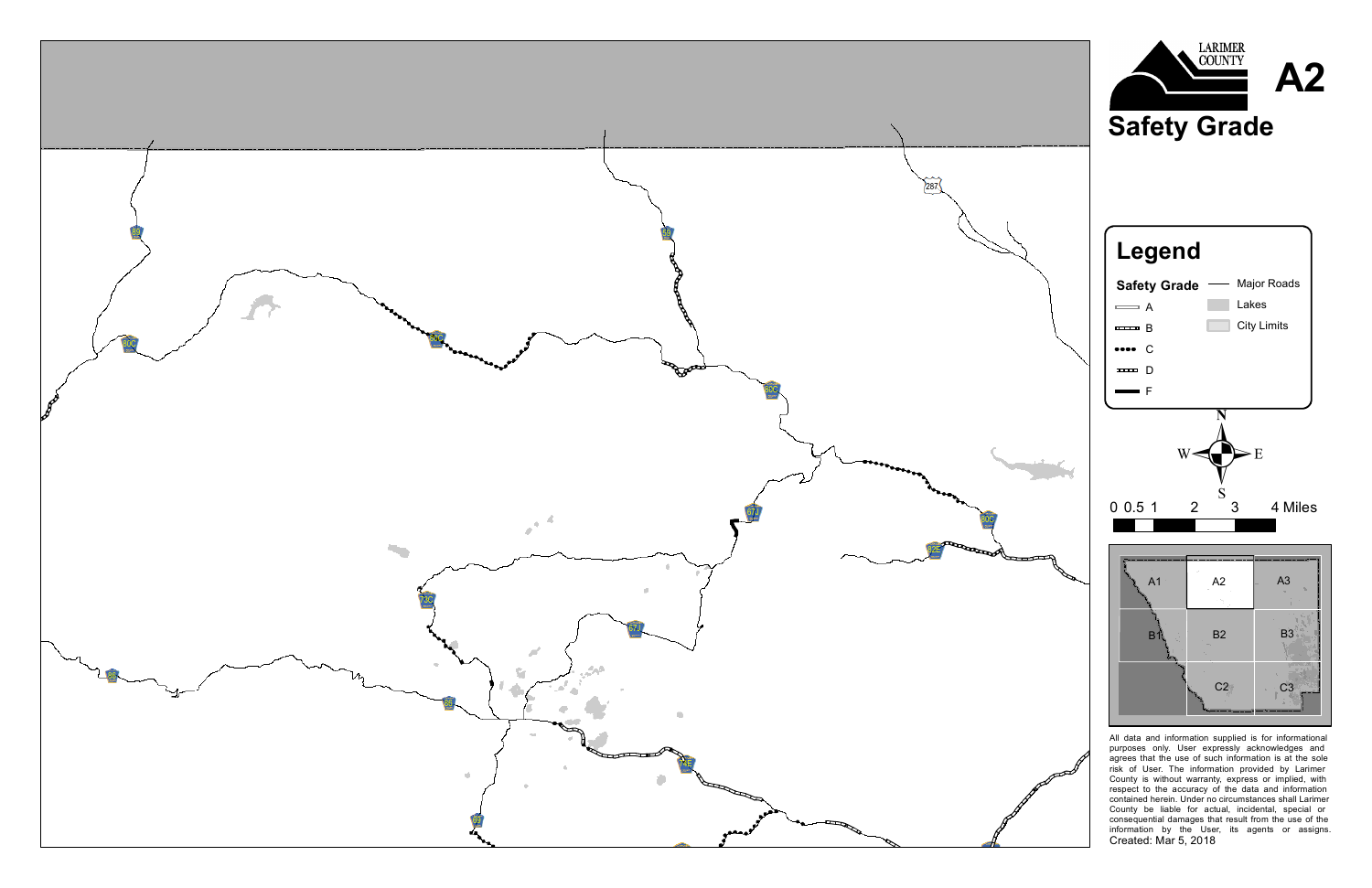





All data and information supplied is for informational purposes only. User expressly acknowledges and agrees that the use of such information is at the sole risk of User. The information provided by Larimer County is without warranty, express or implied, with respect to the accuracy of the data and information contained herein. Under no circumstances shall Larimer County be liable for actual, incidental, special or consequential damages that result from the use of the information by the User, its agents or assigns. Created: Mar 5, 2018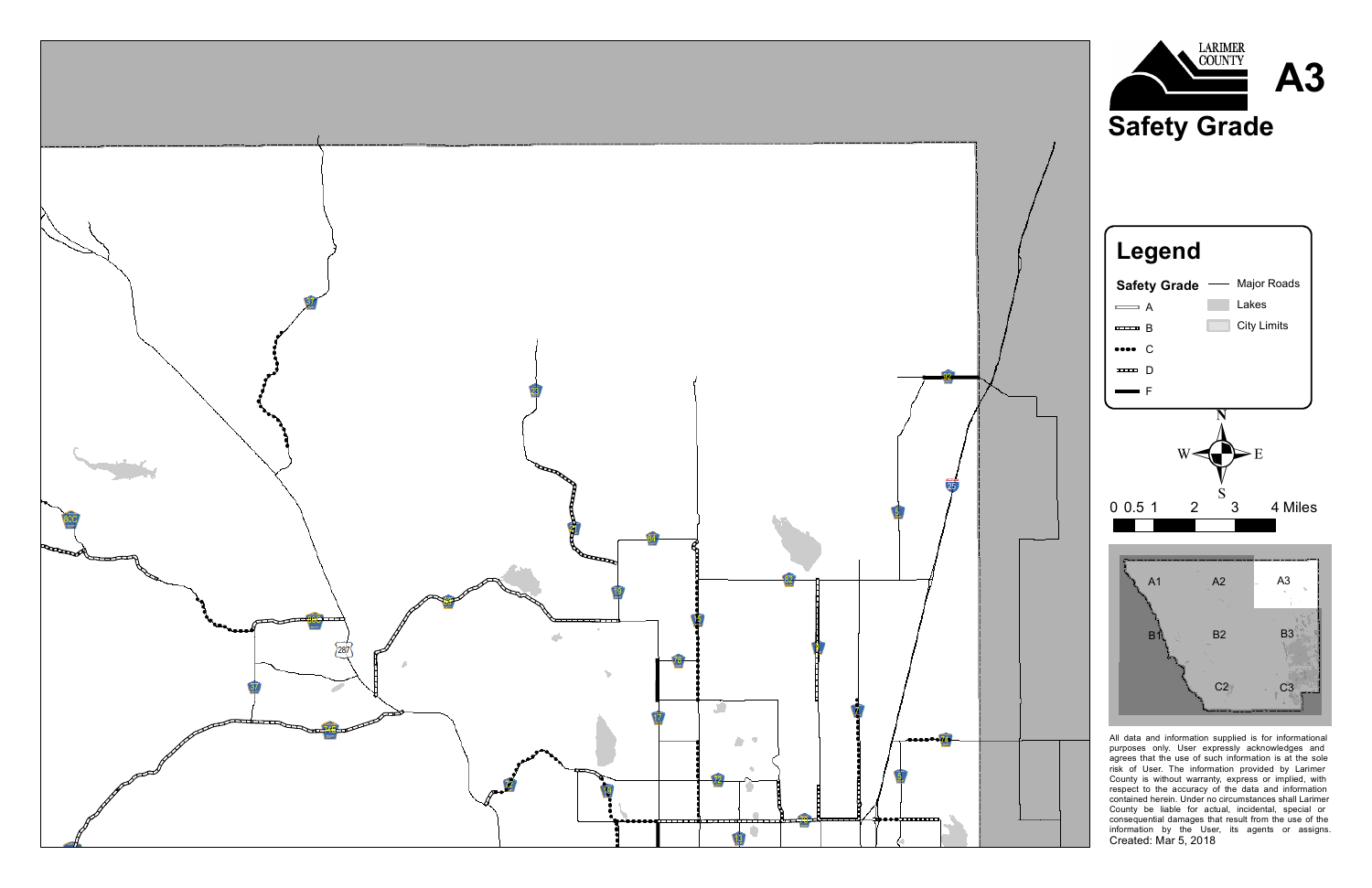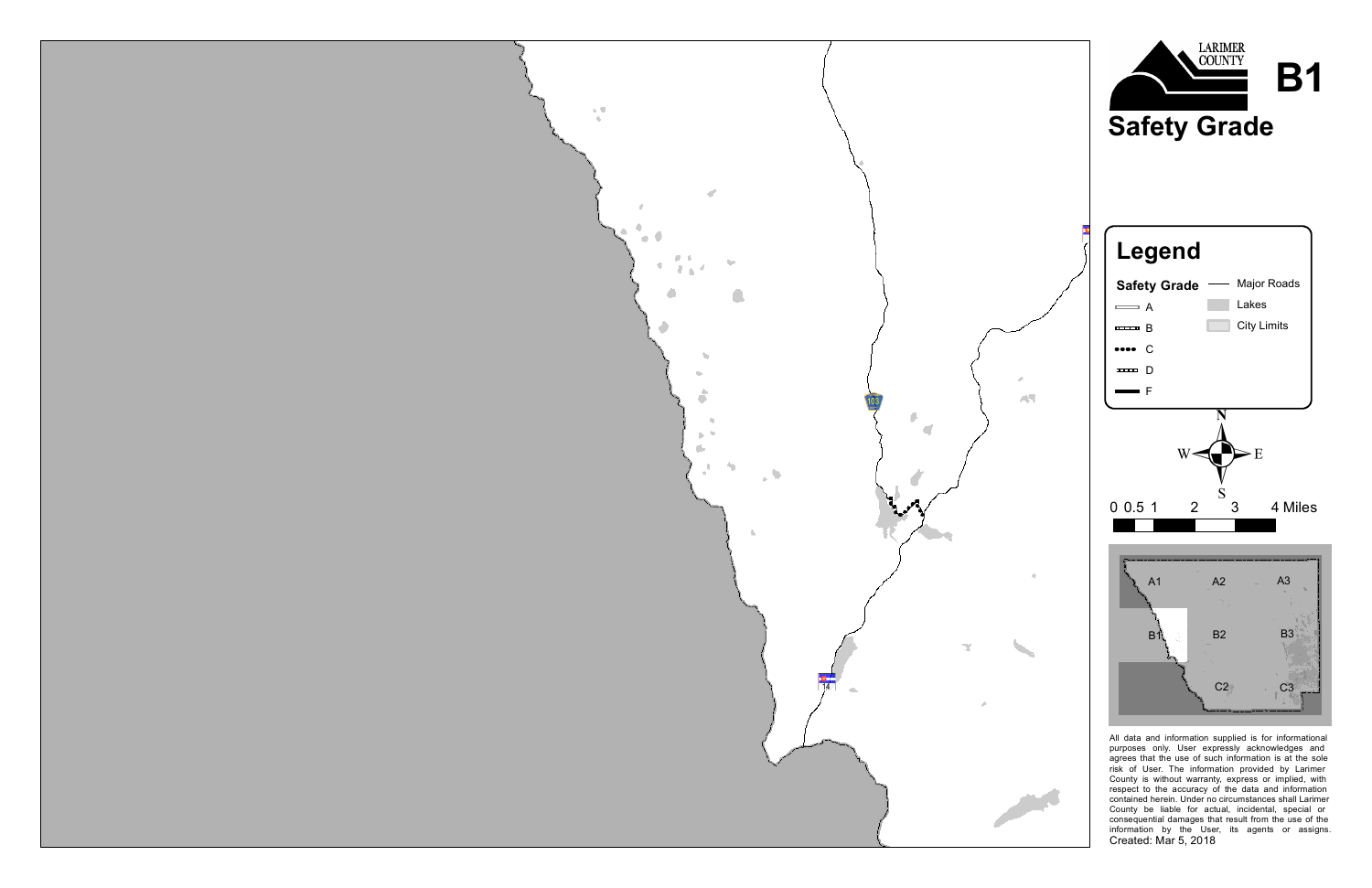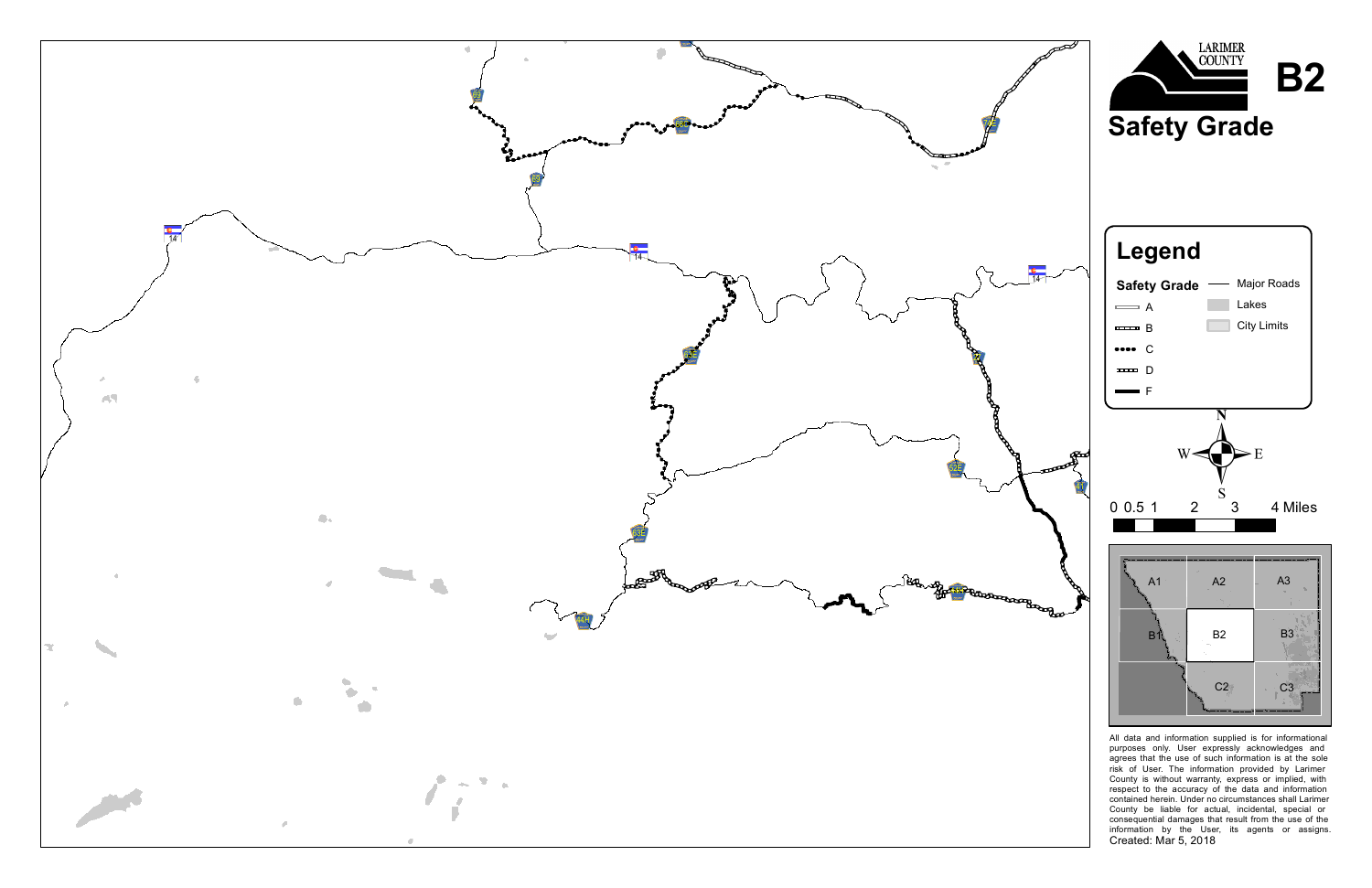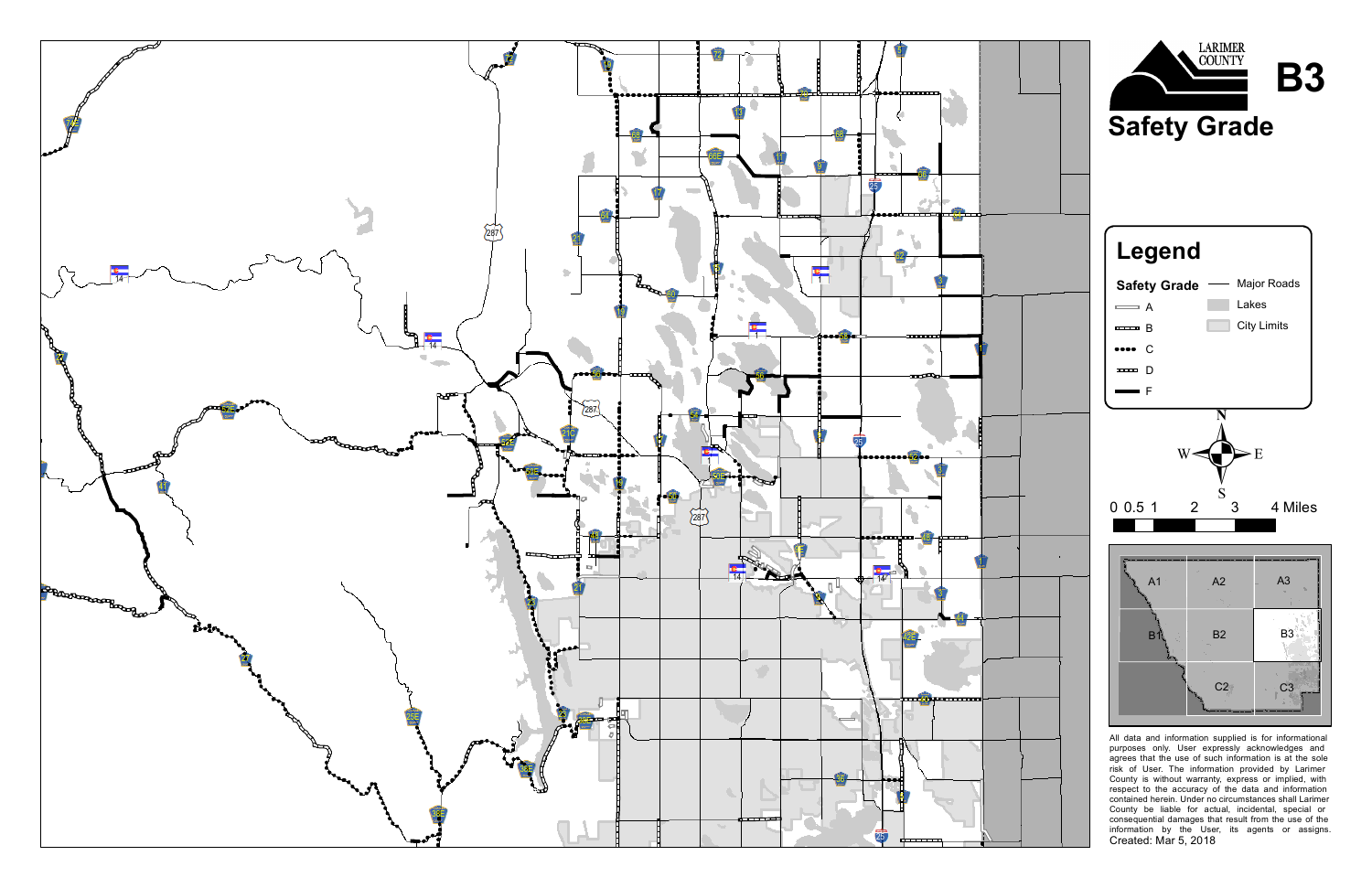